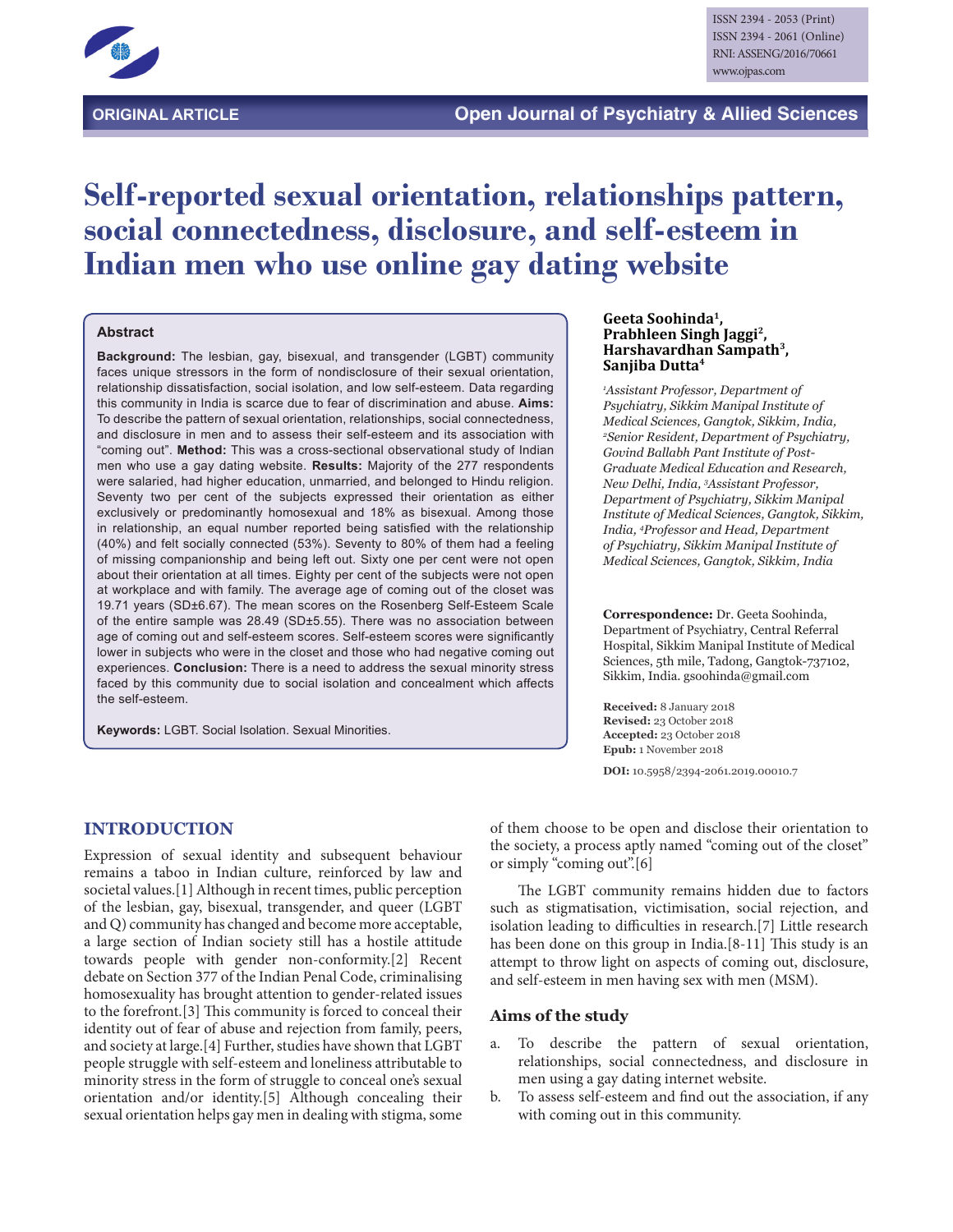# **MATERIALS AND METHOD**

## **Design**

This was a cross-sectional observational study of Indian men who use a gay dating website.

## **Recruitment of participants**

An advertisement inviting participants for the study was displayed on a gay dating website. This advertisement was visible to 100000 "impressions" (user log-ins) only from India, during the month of December 2015. Users clicking on the advertisement were led to the study's survey website. Information regarding the aim and scope of the study was displayed before users could begin the survey. Participants were also informed that no personal identifiers would be collected from them and their responses would be kept confidential. This study also employed the respondent-driven method for recruitment by encouraging participants to forward the link to the study's survey website, to their gay or bisexual friends and acquaintances.

Clearance was obtained from the institutional research and ethics committees. Informed consent was obtained in the prescribed format from the participants.

## **Instruments used**

- A. Sociodemographic proforma to gather sociodemographic data
- B. Questions on disclosure, relationships, and social support This included questions enquiring about coming out of the closet, with whom they were out with, experiences regarding same. We also enquired into social support with question - Do you think you have people in your life that you can talk to and depend upon for help regarding important matters and health concerns? The responses were in the form of yes/no. Questions were asked regarding whether they lack companionship or feel left out with responses in the form of - often, sometimes, and hardly.[Appendix]
- C. Kinsey scale for sexual orientation[12]

This scale, more commonly known as "The Kinsey Scale" was developed by Drs. Alfred Kinsey, Wardell Pomeroy, and Clyde Martin (the Heterosexual-Homosexual Rating Scale). The scale was based on the research findings that people did not fit into exclusive heterosexual or homosexual categories. "Zero" implies those reporting exclusively heterosexual behaviour or attraction while "six" implies exclusively homosexual behaviour or attraction. Those reporting varying levels of attraction or sexual activity with either sex fall in the range of one to five.

D. Rosenberg Self-Esteem Scale (RSES)[13]

A widely used ten-item scale that measures global selfworth by measuring feelings about the self. The items on this scale are answered using a four-point Likert scale that ranges from strongly agree to strongly disagree. The RSES demonstrates a Guttman scale coefficient of reproducibility of 0.92, indicating excellent internal consistency. Test-retest reliability over a period of two weeks reveals correlations of 0.85 and 0.88, indicating excellent stability.[13]

# **Statistical analysis**

Statistical analysis was done using Minitab 17 statistical software. Mean, standard deviation, and percentage were used for descriptive statistics and Kruskal-Wallis test was used to find out the significance of association between variables.

# **RESULTS**

Over a period of two months, 290 subjects participated in the study. Data from 13 individuals had to be discarded due to incomplete or repeat data. This study is part of a larger project that explored the relationship patterns and mental health issues in homosexual men. The sociodemographic data of the sample is already published.[14]

The mean age of the study sample being 30.31 years (SD±8.58). A majority of them were salaried, had higher education, and belonged to Hindu religion. On the spectrum of sexual orientation as measured on the Kinsey scale, most of the subjects expressed their orientation as either exclusively or predominantly homosexual (72%) followed by men with bisexual orientation (18%).

Table 1 describes the relationship patterns and social connectedness of the subjects. Relationship status displayed was a wide range of spectrum with majority being single and not in relationship, while some were in relationship with a man, and some married and not in any kind of relationship. Majority were single (61%) and 20% of the subjects were married to a woman. Those who were in relationship, 35% reported to be of less than five years duration. Among those in relationship, equal number reported being satisfied with the relationship (40%) and felt socially connected (53%). However, majority of them (70-80%) had a feeling of missing companionship and being left out.

# **Disclosure**

Majority of them (61%) were not always open about their orientation in front of others. Most of the subjects were not open at workplace (82%) and with the family (80%). Most of them had disclosed their sexual orientation outside their social circle, i.e. to others (62%) followed by friends (42%) and lesser number to parents or workplace colleague.

The average age of coming out of the closet  $(n=232)$  was 19.71 years (SD±6.67). Majority of them first came out to friends (57%), 28% to others, and a lesser percentage to family members. Most of the subjects described the experience of coming out as mixed (47%) or positive (38%).

Tables 2 and 3 show coming out and disclosure.

# **Self-esteem**

The mean score on RSES of the entire sample was 28.49 (SD±5.55). There was no association between age of coming out and self-esteem scores (Spearman rho=0.005, p=0.938). Self-esteem scores were significantly lower in subjects who were in the closet (H=16.20, p<0.001, Kruskal-Wallis test) [In the closet (median=27.00), sometimes (median=29.00), and always (median=31.00)].

Those who experienced negative reaction in coming out had significantly lower self-esteem score (H=11.73, p<0.001,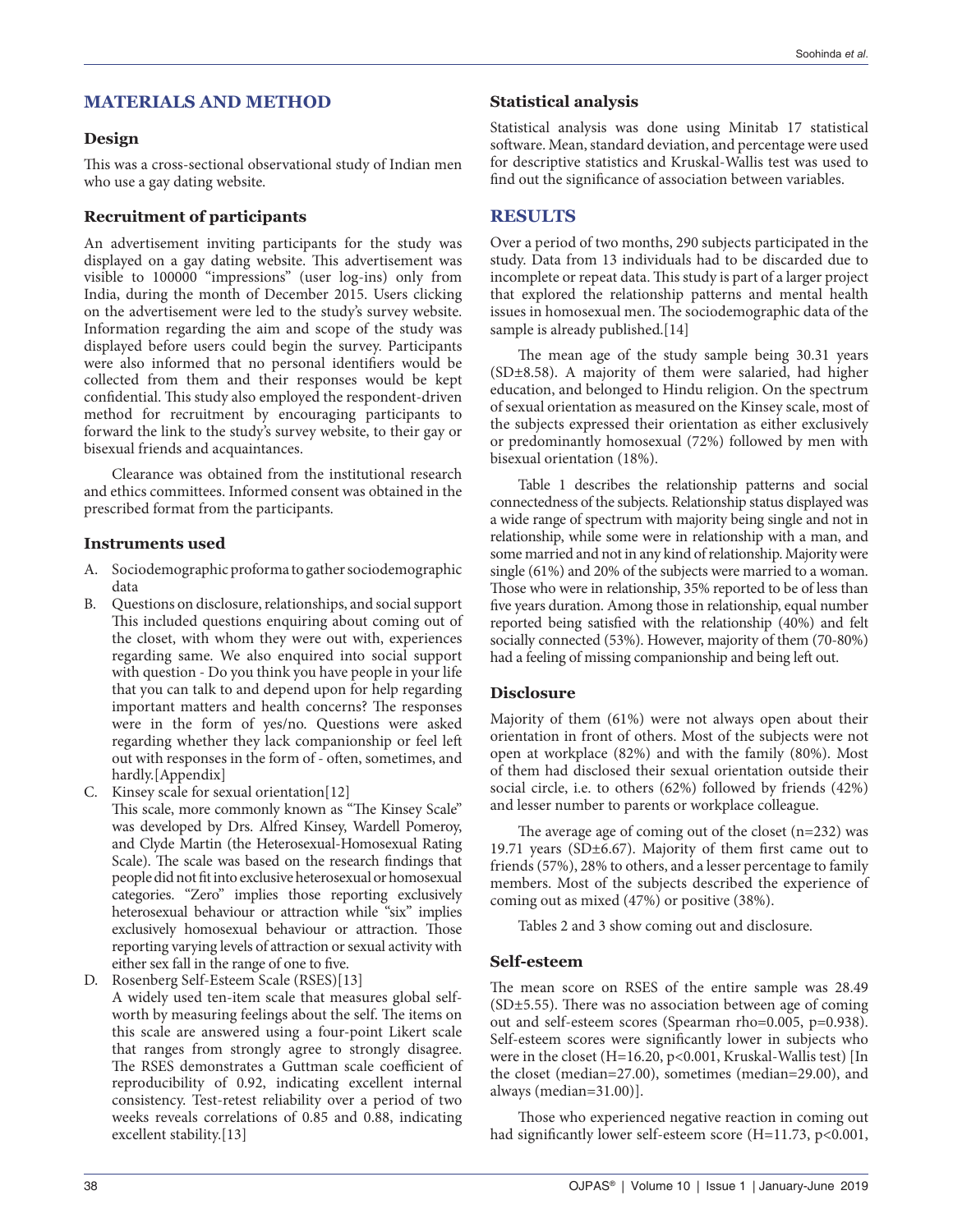| Table 1: Relationship satisfaction and social support |  |
|-------------------------------------------------------|--|
|-------------------------------------------------------|--|

| Variable                                                                                                                                                                 | n (%)       |
|--------------------------------------------------------------------------------------------------------------------------------------------------------------------------|-------------|
| Relationship type                                                                                                                                                        |             |
| Single                                                                                                                                                                   | 171 (61.73) |
| In relationship with man, single                                                                                                                                         | 36 (13.00)  |
| Married to woman                                                                                                                                                         | 49 (17.69)  |
| In relationship with man and married                                                                                                                                     | 7(2.53)     |
| In relationship with woman                                                                                                                                               | 5(1.81)     |
| In relationship with man and woman                                                                                                                                       | 3(1.08)     |
| Divorced                                                                                                                                                                 | 6(2.17)     |
| Relationship status                                                                                                                                                      |             |
| Single/divorced                                                                                                                                                          | 177 (63.89) |
| Married                                                                                                                                                                  | 56 (20.21)  |
| In relationship                                                                                                                                                          | 44 (15.88)  |
| Relationship duration                                                                                                                                                    |             |
| None                                                                                                                                                                     | 156 (56.32) |
| <1 year                                                                                                                                                                  | 44 (15.88)  |
| Between 1 and 5 years                                                                                                                                                    | 59 (21.29)  |
| >5 years                                                                                                                                                                 | 18 (6.49)   |
| Relationship satisfaction                                                                                                                                                |             |
| Yes                                                                                                                                                                      | 101 (36.46) |
| No                                                                                                                                                                       | 111 (40.07) |
| Not applicable                                                                                                                                                           | 65 (23.47)  |
| Social connectedness (Do you think you have<br>people in your life that you can talk to and depend<br>upon for help regarding important matters and<br>health concerns?) |             |
| Yes                                                                                                                                                                      | 149 (53.82) |
| No                                                                                                                                                                       | 128 (46.18) |
| Q. How often do you feel that you lack<br>companionship?                                                                                                                 |             |
| Often                                                                                                                                                                    | 124 (46.20) |
| Sometimes                                                                                                                                                                | 114 (41.15) |
| Hardly                                                                                                                                                                   | 39 (14.07)  |
| Q. How often do you feel left out?                                                                                                                                       |             |
| Often                                                                                                                                                                    | 94 (33.93)  |
| Sometimes                                                                                                                                                                | 120 (43.32) |
| Hardly                                                                                                                                                                   | 63 (22.74)  |
|                                                                                                                                                                          |             |

Kruskal-Wallis test) [Positive coming out experience (median=29.00), negative (median =26.00), and mixed (median=28.00)].

## **DISCUSSION**

The response to the survey helped us get new insights into the pattern of disclosure and social relationships in this muchhidden community in India. The respondents were adults with a wide age group from 18 years to 60 years. Majority of the surveyed respondents belonged to a highly educated and higher income group. Representation from Hindu religion was highest followed by atheists, Muslims, and Christians. The sociodemographic distribution is expected since access to **Table 2:** Coming out of the closet and degree of openness

| Open about sexuality                  |              |
|---------------------------------------|--------------|
| No                                    | 171 (61.73%) |
| Sometimes                             | 92 (33.21%)  |
| Always                                | 14 (5.05%)   |
| Open at workplace                     |              |
| <b>No</b>                             | 229 (82.67%) |
| Sometimes                             | 35 (12.64%)  |
| Always                                | 13 (4.69%)   |
| Open with family                      |              |
| No                                    | 223 (80.51%) |
| Sometimes                             | 35 (12.64%)  |
| Always                                | 19 (6.86%)   |
| First disclosure of sexuality (n=249) |              |
| Friends                               | 141 (56.63%) |
| Parents                               | $8(3.21\%)$  |
| Sibling                               | 23 (9.24%)   |
| Co-worker                             | $7(2.81\%)$  |
| Others                                | 70 (28.11%)  |
| Experience of coming out (n=249)      |              |
| Positive                              | 94 (37.75%)  |
| Negative                              | 38 (15.26%)  |
| Mixed                                 | 117 (46.99%) |
|                                       |              |
| Table 3: Disclosure of status (n=249) |              |
| Friends                               | 106 (42.57%) |
| Father                                | 32 (12.85%)  |

| <b>Others</b>   | 154 (61.85%) |
|-----------------|--------------|
| Extended family | 23 (9.24%)   |
| Co-worker       | 46 (18.47%)  |
| Sibling         | 41 (16.33%)  |
| Mother          | 40 (16.00%)  |
| Father          | 32 (12.85%)  |
|                 |              |

and knowledge about Internet dating services would be more amongst people with higher education and economic status.

#### **Sexual orientation and relationship patterns**

Sexual orientation, as defined by the American Psychological Association[15] refers to the sex of those to whom one is sexually and romantically attracted. The response for sexual orientation in our study showed a wide spectrum on the Kinsey scale emphasising a wider spectrum of human sexual preferences. Majority of the respondents were either exclusively or predominantly homosexual followed by 18% representation from the bisexual group. This emphasises the fact that although categorisation of human sexual orientation into groups such as heterosexuals, bisexuals, and homosexuals is widely used, sexual orientation occurs on a continuum,[12] and people perceived as LGB may identify in various ways and not necessarily by such discrete categories.[16]

The relationship pattern reported by subjects was varied and complex. Although most of the subjects reported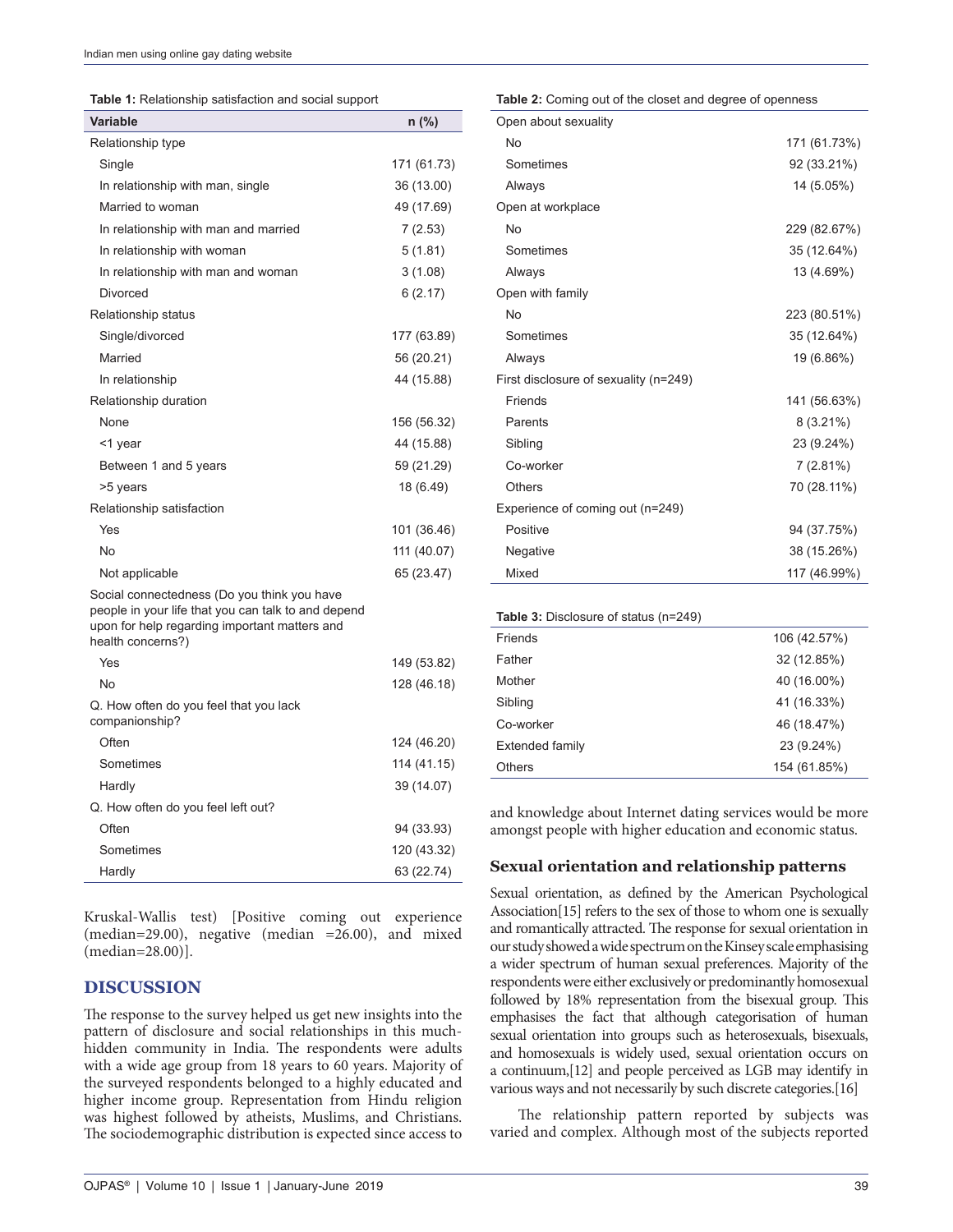being single, others had a complex relationship from being married to a woman and being in a relationship with a man, to having relationships with both men and women. Studies have shown that in this community, monogamy and the pattern of relationships are affected by various factors including age, duration of relationship, socioeconomic status, religion, ethnicity, and society's attitude towards sex in general. Depending on how it is classified or defined, or where studies are conducted, between one and two-thirds of gay men may be thought to be in monogamous relationships at any time.[17] Some gay men live their relationships flexibly, view their desires and needs as changeable, and lack a strong ideological attachment to monogamy or non-monogamy.[18]

In our study, only six per cent had relationship duration of more than five years. Lack of legal status to same-sex marriages and criminalisation of homosexuality may affect the pattern and the chances of being in a relationship in long term. Along with lack of security of social contract, Indian men are also faced with factors such as social and family pressure in the form of criticism and ridicule, fear of disclosure, and internalised homophobia. Lack of recognition of their relationship may affect the satisfaction and fulfillment one expects from such a relationship.[19] Not surprisingly, half of the subjects who reported being in a relationship, expressed dissatisfaction with their current relationship in our study. For some individuals, difficulty in coping with a climate in which one's relationship is devalued and marginalized, results in a state of chronic secrecy about their sexual orientation, leading to decreased social support, considerable stress, and ultimately, decrease in overall well-being.

The need to belong and form healthy and sustained social relationships is inherent in all human beings. Healthy and satisfying social relationships form an important protective factor against stress and poor mental health.[20,21] In our study, many of the subjects (44%) had the feeling of being socially isolated and left out. Previous studies have also shown that sexual minority adults have fewer social relationships, including with romantic partners, children, and other family members.[22]

# **Openness and disclosure**

Coming out is an important aspect of gay person's identification and social acceptance. Research has shown that outness can be positively associated with outcomes of stress unique to minorities such as depression and anxiety.[23] Adolescents, on average, disclose non-heterosexual identity to parents and loved ones between the ages of 16 and 18 years,[24-26] with gay men coming out earlier than lesbian and bisexual women. This finding is similar to our study, where the mean age of coming out was 19.7 years.

The issue of disclosure or coming out does not neatly fit into the category of whether the person has identified his sexual orientation in front of others or not. It involves negotiating the social world by giving information on one's hidden identity to different people in different ways. More than 60% of our study subjects had not disclosed their sexual orientation. Nearly 80% were not open in front of their families and at the workplace. The number of responses to each of the questions was variable since being out of the closet

is a fluid concept and outness of a particular person varies with situation and individuals.

The motivation for disclosing or not disclosing one's sexual orientation depends on several factors such as the situation or the proximity to a particular individual, past experiences, and stigma- both societal and internalised.[27] In our study, most of the subjects came out first to friends (56%) with only three per cent coming out to parents or siblings (nine per cent). Only 12% had disclosed their status to fathers, 16% to mother or sibling, and 42% to friends, which is less compared to previous studies.

Remafedi[28] found that 62% of a small sample of gay adolescents had told their mothers, but that only 34% had told fathers; parents generally reacted negatively to the disclosure. Savin-Williams[29] reported that 73% of mothers of the young people in the sample knew, compared to 66% of fathers. Using a college sample of gay men, D'Augelli[30] found that fewer than half had told their families; over onefourth (27%) had told fathers and over one-third (39%) had told mothers. Disclosure to family members was associated with threats, rejection, and with verbal and physical abuse.[30] The avoidance of such negative outcomes may be a primary motivator for concealment in Indian gays. Despite the change of opinion and attitudes of scientific community towards LGBT & Q groups, the heteronormative concept of human sexuality is still deeply entrenched in our society. In a recent survey, 68% of the world population said that they (78% Africa, 77% Asia, 64% Americas, 61% Europe, 44% Oceania) would be upset ('very' or 'somewhat') if their child told them that they were in love with someone of the same sex.[2]

The difficulties and uncertainty of parental support they experience in telling parents can be seen in the finding that hardly any of the respondents in this study first disclosed to a parent.[24] Kurdek[31] studied general social support in 69 gay and 50 lesbian couples. He found that friends were the most frequent providers of social support, followed by partners, family, and co-workers. High social support, particularly by partners and friends, was positively related to psychological adjustment.[31]

For those who choose to reveal their sexual orientation to others, research has found that the impact on relationship satisfaction depends on whether the disclosure is met with acceptance or rejection by important others, i.e. a person's past experiences. In our study, the experience of coming out was either mixed or positive reaction. This may indicate the changing attitude of our society towards the acceptance of gay people.

Negative criticism from previous instances of disclosure may reinforce internalised stigma leading to concealment. It may also lead to discrimination and job dissatisfaction which may further lead to greater psychiatric morbidity risk in such individuals.[32,33]

## **Self-esteem and its association with disclosure**

In our study sample, the self-esteem scores were higher (mean score, 28.49). Research comparing minority with nonminority groups have returned equivocal results regarding minorities exhibiting lower scores of overall self-esteem.[5]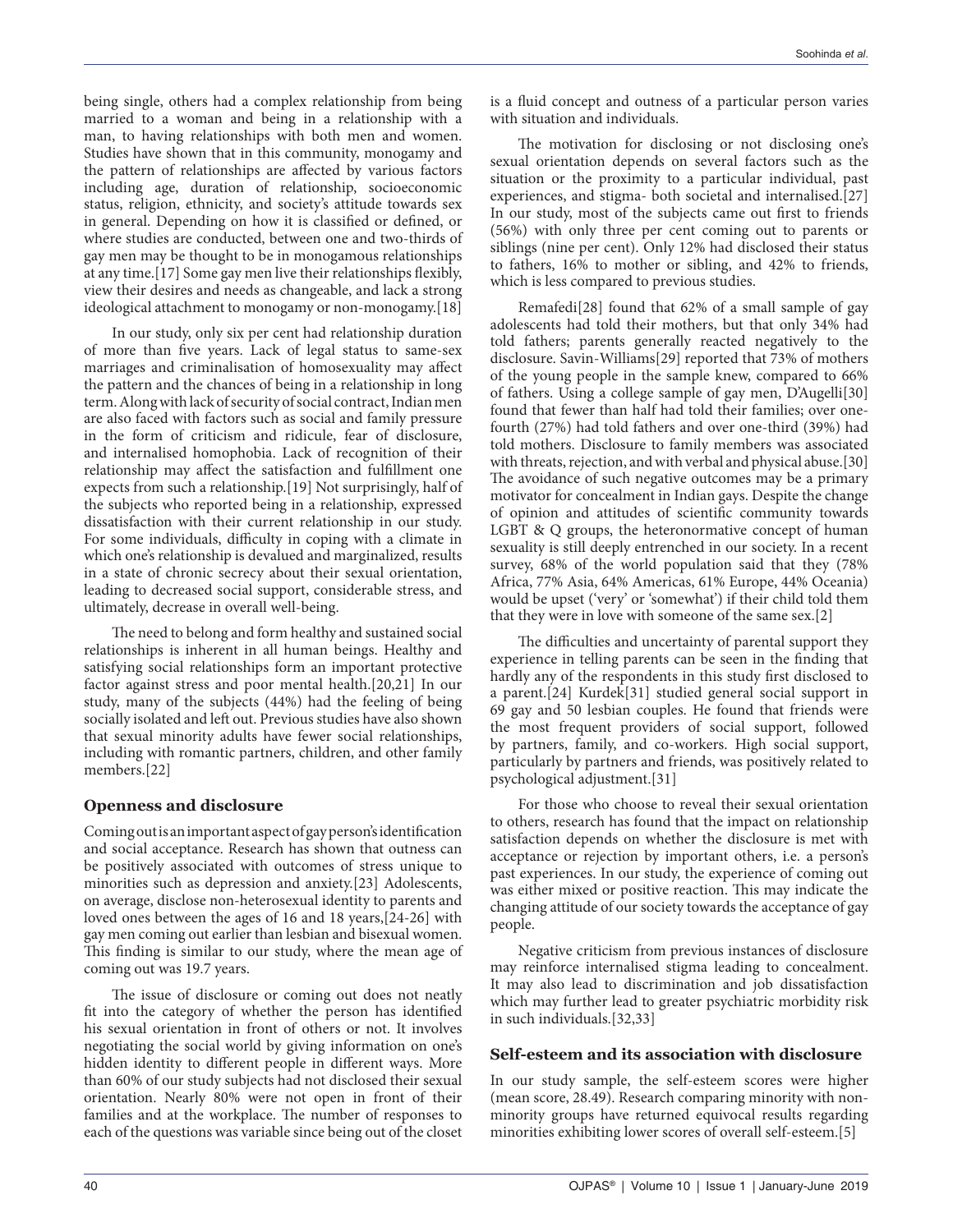Higher ratings of self-esteem were observed only after affiliation with other members of a shared, identified minority. Additionally, the actual experience of low self-esteem in itself was negatively correlated with the visibility of the specific minority; the lower the self-esteem scores, the higher the concealment.[34] Higher educational and socioeconomic status of the respondents may explain the higher self-esteem scores in our study.

In the present study, there was no correlation between self-esteem scores and age of coming out. Being in the closet and the negative experiences of coming out were significantly associated with lower self-esteem scores. It is known that self-concept is often based on the reflected views of others, along with the stigmatisation of homosexuality throughout our society. Therefore, it is no surprise that many LGB people receive and internalise the message that they are "not normal". Even before one develops a sense of sexual identity, boys and girls assimilate the societal message that there is something wrong with homosexuality.[35] In a study on the relationship between self-esteem and coming out to parents among gay and lesbian youth, Savin-Williams[29] found that among gays, self-esteem was associated with a positive relationship with both their mother and their father.

The stress caused due to efforts on concealment and disclosure of their sexual orientation takes a toll on these individuals. Studies have also shown that low self-esteem, a lack of self-care/self-love, hopelessness, depression, and suicidal thoughts all contributed to unsafe sexual behaviours.[36] The way to reduce stress on the LGBT population and positive mental health is to address the stigmatisation of sexual orientation among family, peers, and society at large, and abolishment of medieval laws such as criminalising homosexuality, so that this community can integrate better with the society.

There are no previous studies, to the best of our knowledge, on disclosure of sexual orientation among MSM and its association with self-esteem. Since the study population was limited to MSM who used a dating website, it might not be representative of the LGBT population in India. As discussed above, outness is a fluid concept and the cross-sectional nature of this study may not have fully grasped the extent of this concept. Also, fear of disclosure may have limited the responses of the study participants. The other limitations of this study were that social connectedness questions were unidimensional and psychological morbidity was not assessed.

## **Conclusion**

This study sought to address the lacuna existing in MSM research in India. Patterns and satisfaction in sexual relationships and social support among MSM has provided unique insights into their lifestyle. Importantly, disclosure of sexual orientation to the society (coming out) was assessed. Although majority of the respondents in our study were single, there was a wider pattern of relationship revealed as discussed above. Nearly half of the study subjects were satisfied with their relationships and perceived adequate social support but a large number still had the feeling of missing companionship and being left out. Majority of the respondents had not

disclosed their orientation either at home or workplace. They were more open about their orientation in front of friends and other individuals rather than family or parents. The self-esteem scores were higher among the study population but being in closet and experiencing negative reaction on disclosing their orientation was significantly associated with lower self-esteem. The results of this study point that there is a need for more focused therapy for helping this community deal with issues of coming out of the closet, loneliness and its subsequent impact on self-esteem. More research needs to be directed towards this community considering their unique mental health needs.

## **ACKNOWLEDGEMENTS**

Romeo BV and planetromeo.com (the Netherlands) for providing support to conduct the study

#### **REFERENCES**

- 1. Chakraborty K, Thakurata RG. Indian concepts on sexuality. Indian J Psychiatry. 2013;55(Suppl 2):S250-5.
- 2. Carroll A., Itaborahy L.P. State sponsored homophobia 2015: a world survey of laws: criminalisation, protection and recognition of same-sex love. Brussels: ILGA; 2015.
- Pandit A. LGBT community breathes easy after SC calls for review of Sec 377 verdict. The Times of India [Internet]. 2018 Jan 9 [cited 2018 Jan 22]. Available from: https://timesofindia. indiatimes.com/india/lgbt-community-breathes-easy-after-sccalls-for-review-of-sec-377-verdict/articleshow/62432311.cms
- 4. Sathyanarayana Rao TS, Rao GP, Raju MS, Saha G, Jagiwala M, Jacob KS. Gay rights, psychiatric fraternity, and India. Indian J Psychiatry. 2016;58:241-243.
- 5. Meyer IH. Prejudice, social stress, and mental health in lesbian, gay, and bisexual populations: conceptual issues and research evidence. Psychol Bull. 2003;129:674-97.
- 6. Corrigan P, Matthews A. Stigma and disclosure: implications for coming out of the closet. J Ment Health. 2003;12:235-48.
- 7. Huebner DM, Rebchook GM, Kegeles SM. Experiences of harassment, discrimination, and physical violence among young gay and bisexual men. Am J Public Health. 2004;94:1200-3.
- 8. Parekh S. Researching LGB youths in India: still a distant dream. J LGBT Youth. 2006;3:147-50.
- 9. Chakrapani V, Newman PA, Shunmugam M, McLuckie A, Melwin F. Structural violence against Kothi-identified men who have sex with men in Chennai, India: a qualitative investigation. AIDS Educ Prev. 2007;19:346-64.
- 10. Safren SA, Thomas BE, Mimiaga MJ, Chandrasekaran V, Menon S, Swaminathan S, *et al*. Depressive symptoms and human immunodeficiency virus risk behavior among men who have sex with men in Chennai, India. Psychol Health Med. 2009;14:705-15.
- Sivasubramanian M, Mimiaga MJ, Mayer KH, Anand VR, Johnson CV, Prabhugate P, *et al*. Suicidality, clinical depression, and anxiety disorders are highly prevalent in men who have sex with men in Mumbai, India: findings from a community-recruited sample. Psychol Health Med. 2011;16:450-62.
- 12. Kinsey AC, Pomeroy WB, Martin CE. Sexual behavior in the human male. Philadelphia: WB Saunders; 1948.
- 13. Rosenberg M. Society and the adolescent self-image. Princeton, NJ: Princeton University Press; 1965.
- 14. Soohinda GS, Jaggi PS, Sampath H, Dutta S. Depression and its correlates in men who have sex with men (MSM) in India. Indian J Soc Psychiatry. 2018;34:239-44.
- 15. Hancock K, Alie L, Cerbone A, Dworkin S, Gock T, Haldeman D, *et al*.; American Psychological Association. Guidelines for psychological practice with lesbian, gay, and bisexual clients. Am Psychol. 2012;67:10-42.
- 16. D'Augelli AR. Identity development and sexual orientation: toward a model of lesbian, gay, and bisexual development. In: Trickett EJ, Watts RJ, Birman D, editors. The Jossey-Bass social and behavioral science series. Human diversity: perspectives on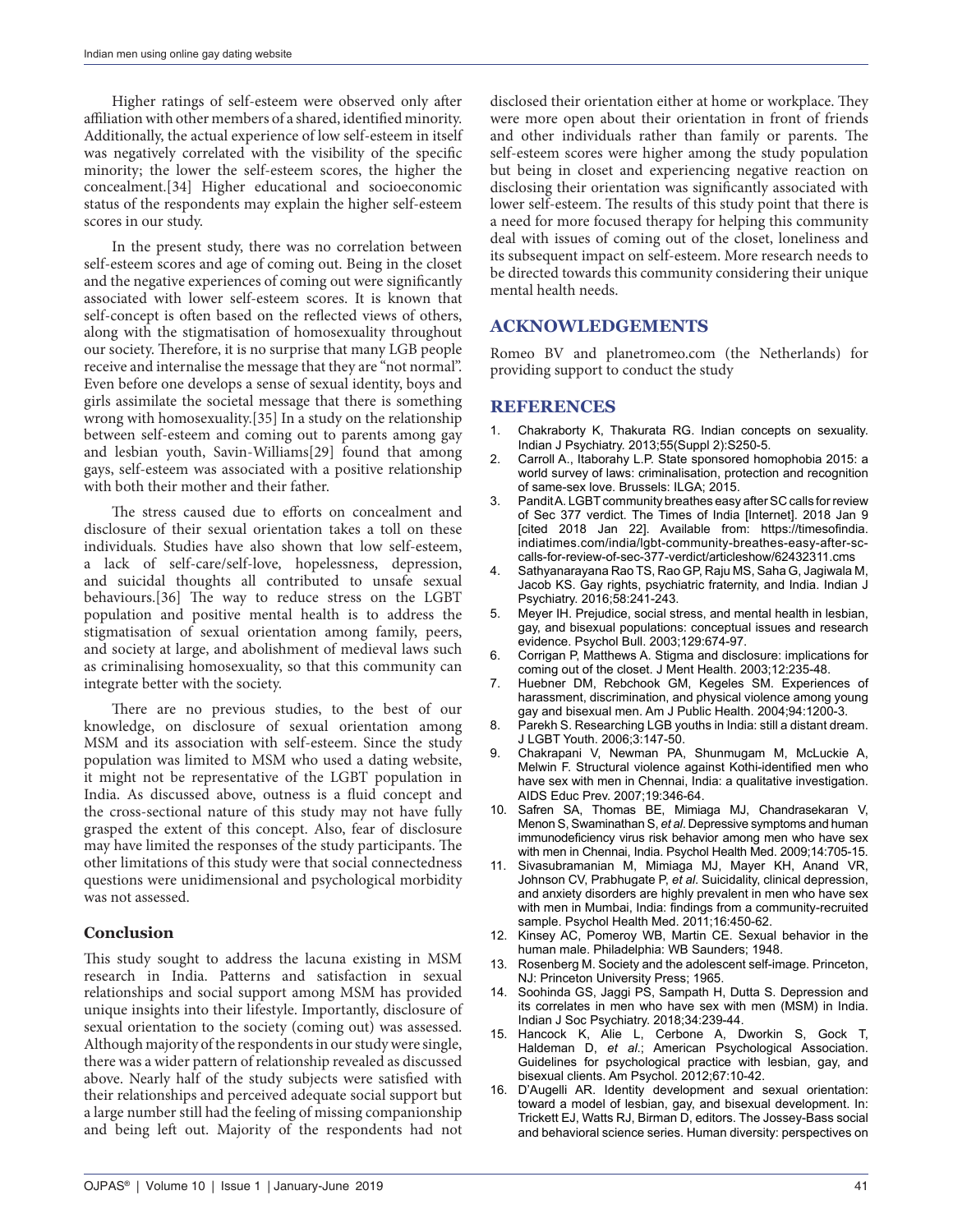people in context. San Francisco: Jossey-Bass; 1994:312-33.

- 17. Duncan D, Prestage G, Grierson J. Trust, commitment, love and sex: HIV, monogamy, and gay men. J Sex Marital Ther. 2015;41:345-60.
- 18. Philpot SP, Duncan D, Ellard J, Bavinton BR, Grierson J, Prestage G. Negotiating gay men's relationships: how are monogamy and non-monogamy experienced and practised over time? Cult Health Sex. 2018;20:915-28.
- 19. Doyle DM, Molix L. Social stigma and sexual minorities' romantic relationship functioning: a meta-analytic review. Pers Soc Psychol Bull. 2015;41:1363-81.
- 20. Syrotuik J, D'Arcy C. Social support and mental health: direct, protective and compensatory effects. Soc Sci Med. 1984;18:229-36.
- 21. Ozbay F, Johnson DC, Dimoulas E, Morgan CA, Charney D, Southwick S. Social support and resilience to stress: from neurobiology to clinical practice. Psychiatry (Edgmont). 2007;4:35-40.
- 22. Doyle DM, Molix L. Disparities in social health by sexual orientation and the etiologic role of self-reported discrimination. Arch Sex Behav. 2016;45:1317-27.
- 23. Meidlinger PC, Hope DA. Differentiating disclosure and concealment in measurement of outness for sexual minorities: the Nebraska Outness Scale. Psychol Sex Orientat Gend Divers. 2014;1:489-97.
- 24. D'Augelli AR, Hershberger SL, Pilkington NW. Lesbian, gay, and bisexual youth and their families: disclosure of sexual orientation and its consequences. Am J Orthopsychiatry. 1998;68:361-71; discussion 372-5.
- 25. D'Augelli AR, Grossman AH, Starks MT. Parents' awareness of lesbian, gay, and bisexual youths' sexual orientation. J Marriage Fam. 2005;67:474-82.
- 26. Savin-Williams RC. The new gay teenager. Cambridge, MA: Harvard University Press; 2005.
- 27. Schope RD. The decision to tell: factors influencing the

disclosure of sexual orientation by gay men. J Gay Lesbian Soc Serv. 2002;14:1-22.

- 28. Remafedi G. Male homosexuality: the adolescent's perspective. Pediatrics. 1987;79:326-30.
- 29. Savin-Williams RC. Coming out to parents and self-esteem among gay and lesbian youths. J Homosex. 1989;18:1-35.
- 30. D'Augelli AR. Gay men in college: identity processes and adaptations. J Coll Stud Dev. 1991;32:140-6.
- 31. Kurdek LA. Perceived social support in gays and lesbians in cohabitating relationships. J Pers Soc Psychol. 1988;54:504-9.
- 32. Jordan KM, Deluty RH. Social support, coming out, and relationship satisfaction in lesbian couples. J Lesbian Stud. 2000;4:145-64.
- 33. Wax A, Coletti KK, Ogaz JW. The benefit of full disclosure: a meta-analysis of the implications of coming out at work. Organizational Psychol Rev. 2018;8:3-30.
- 34. Pachankis JE. The psychological implications of concealing a stigma: a cognitive-affective-behavioral model. Psychol Bull. 2007;133:328-45.
- 35. Goldfried MR, Goldfried AP. The importance of parental support in the lives of gay, lesbian, and bisexual individuals. J Clin Psychol. 2001;57:681-93.
- 36. De Santis JP, Colin JM, Provencio Vasquez E, McCain GC. The relationship of depressive symptoms, self-esteem, and sexual behaviors in a predominantly Hispanic sample of men who have sex with men. Am J Mens Health. 2008;2:314-21.

Soohinda G, Jaggi PS, Sampath H, Dutta S. Self-reported sexual orientation, relationships pattern, social connectedness, disclosure, and self-esteem in Indian men who use online gay dating website. Open J Psychiatry Allied Sci. 2019;10:37-43. doi: 10.5958/2394-2061.2019.00010.7. Epub 2018 Nov 1.

**Source of support:** Nil. **Declaration of interest:** None.